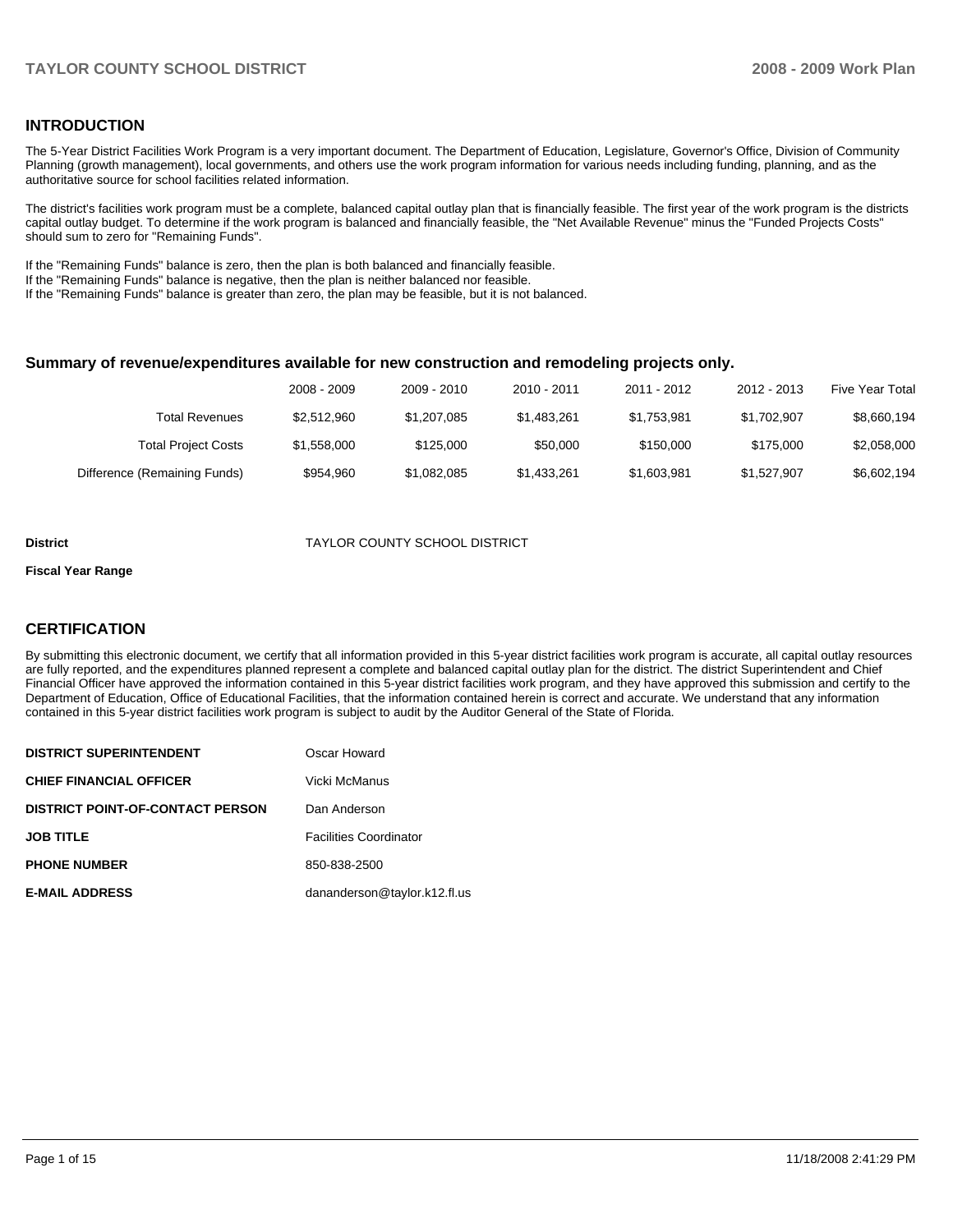# **Expenditures**

#### **Expenditure for Maintenance, Repair and Renovation from 2-Mills and PECO**

Annually, prior to the adoption of the district school budget, each school board must prepare a tentative district facilities work program that includes a schedule of major repair and renovation projects necessary to maintain the educational and ancillary facilities of the district.

|                                  | Item                                                                                                                                                                                                                                                                  | $2008 - 2009$<br><b>Actual Budget</b> | 2009 - 2010<br>Projected | 2010 - 2011<br>Projected | 2011 - 2012<br>Projected | 2012 - 2013<br>Projected | Total     |  |
|----------------------------------|-----------------------------------------------------------------------------------------------------------------------------------------------------------------------------------------------------------------------------------------------------------------------|---------------------------------------|--------------------------|--------------------------|--------------------------|--------------------------|-----------|--|
| <b>HVAC</b>                      |                                                                                                                                                                                                                                                                       | \$100,000                             | \$105,000                | \$105,000                | \$110,000                | \$115,000                | \$535,000 |  |
|                                  | Locations: ADMINISTRATION & ALTERNATIVE CENTER, FINANCE CENTER, PERRY PRIMARY, STEINHATCHEE SCHOOL, TAYLOR COUNTY<br>ELEMENTARY (NEW), TAYLOR COUNTY HEADSTART/PREK/ESE CENTER, TAYLOR COUNTY MIDDLE, TAYLOR COUNTY SENIOR<br>HIGH, TAYLOR TECHNICAL INSTITUTE        |                                       |                          |                          |                          |                          |           |  |
| Flooring                         |                                                                                                                                                                                                                                                                       | \$70,000                              | \$60,000                 | \$60,000                 | \$60,000                 | \$60,000                 | \$310,000 |  |
| Locations:                       | ADMINISTRATION & ALTERNATIVE CENTER, FINANCE CENTER, PERRY PRIMARY, STEINHATCHEE SCHOOL, TAYLOR COUNTY<br>ELEMENTARY (NEW), TAYLOR COUNTY HEADSTART/PREK/ESE CENTER, TAYLOR COUNTY MIDDLE, TAYLOR COUNTY SENIOR<br>HIGH, TAYLOR TECHNICAL INSTITUTE                   |                                       |                          |                          |                          |                          |           |  |
| Roofing                          |                                                                                                                                                                                                                                                                       | \$40,000                              | \$40,000                 | \$40,000                 | \$50,000                 | \$50,000                 | \$220,000 |  |
| Locations:                       | ADMINISTRATION & ALTERNATIVE CENTER, FINANCE CENTER, PERRY PRIMARY, STEINHATCHEE SCHOOL, TAYLOR COUNTY<br>ELEMENTARY (NEW), TAYLOR COUNTY HEADSTART/PREK/ESE CENTER, TAYLOR COUNTY MIDDLE, TAYLOR COUNTY SENIOR<br>HIGH, TAYLOR TECHNICAL INSTITUTE                   |                                       |                          |                          |                          |                          |           |  |
| Safety to Life                   |                                                                                                                                                                                                                                                                       | \$50,000                              | \$50,000                 | \$50,000                 | \$50,000                 | \$60,000                 | \$260,000 |  |
| Locations:                       | ADMINISTRATION & ALTERNATIVE CENTER, FINANCE CENTER, PERRY PRIMARY, STEINHATCHEE SCHOOL, TAYLOR COUNTY<br>ELEMENTARY (NEW), TAYLOR COUNTY HEADSTART/PREK/ESE CENTER, TAYLOR COUNTY MIDDLE, TAYLOR COUNTY SENIOR<br>HIGH, TAYLOR TECHNICAL INSTITUTE                   |                                       |                          |                          |                          |                          |           |  |
| Fencing                          |                                                                                                                                                                                                                                                                       | \$25,000                              | \$30,000                 | \$30,000                 | \$35,000                 | \$40,000                 | \$160,000 |  |
|                                  | Locations: ADMINISTRATION & ALTERNATIVE CENTER, FINANCE CENTER, PERRY PRIMARY, STEINHATCHEE SCHOOL, TAYLOR COUNTY<br>ELEMENTARY (NEW), TAYLOR COUNTY HEADSTART/PREK/ESE CENTER, TAYLOR COUNTY MIDDLE, TAYLOR COUNTY SENIOR<br>HIGH, TAYLOR TECHNICAL INSTITUTE        |                                       |                          |                          |                          |                          |           |  |
| Parking                          |                                                                                                                                                                                                                                                                       | \$30,000                              | \$35,000                 | \$35,000                 | \$35,000                 | \$35,000                 | \$170,000 |  |
|                                  | Locations: ADMINISTRATION & ALTERNATIVE CENTER, FINANCE CENTER, PERRY PRIMARY, STEINHATCHEE SCHOOL, TAYLOR COUNTY<br>ELEMENTARY (NEW), TAYLOR COUNTY HEADSTART/PREK/ESE CENTER, TAYLOR COUNTY MIDDLE, TAYLOR COUNTY SENIOR<br>HIGH, TAYLOR TECHNICAL INSTITUTE        |                                       |                          |                          |                          |                          |           |  |
| Electrical                       |                                                                                                                                                                                                                                                                       | \$30,000                              | \$35,000                 | \$35,000                 | \$40,000                 | \$40,000                 | \$180,000 |  |
|                                  | Locations: ADMINISTRATION & ALTERNATIVE CENTER, FINANCE CENTER, PERRY PRIMARY, STEINHATCHEE SCHOOL, TAYLOR COUNTY<br>ELEMENTARY (NEW), TAYLOR COUNTY HEADSTART/PREK/ESE CENTER, TAYLOR COUNTY MIDDLE, TAYLOR COUNTY SENIOR<br>HIGH, TAYLOR TECHNICAL INSTITUTE        |                                       |                          |                          |                          |                          |           |  |
| Fire Alarm                       |                                                                                                                                                                                                                                                                       | \$30,000                              | \$35,000                 | \$35,000                 | \$35,000                 | \$35,000                 | \$170,000 |  |
|                                  | Locations: ADMINISTRATION & ALTERNATIVE CENTER, FINANCE CENTER, PERRY PRIMARY, STEINHATCHEE SCHOOL, TAYLOR COUNTY<br>ELEMENTARY (NEW), TAYLOR COUNTY HEADSTART/PREK/ESE CENTER, TAYLOR COUNTY MIDDLE, TAYLOR COUNTY SENIOR<br><b>HIGH. TAYLOR TECHNICAL INSTITUTE</b> |                                       |                          |                          |                          |                          |           |  |
| Telephone/Intercom System        |                                                                                                                                                                                                                                                                       | \$10,000                              | \$12,000                 | \$12,000                 | \$14,000                 | \$15,000                 | \$63,000  |  |
|                                  | Locations: ADMINISTRATION & ALTERNATIVE CENTER, FINANCE CENTER, PERRY PRIMARY, STEINHATCHEE SCHOOL, TAYLOR COUNTY<br>ELEMENTARY (NEW), TAYLOR COUNTY HEADSTART/PREK/ESE CENTER, TAYLOR COUNTY MIDDLE, TAYLOR COUNTY SENIOR<br>HIGH, TAYLOR TECHNICAL INSTITUTE        |                                       |                          |                          |                          |                          |           |  |
| <b>Closed Circuit Television</b> |                                                                                                                                                                                                                                                                       | \$10,000                              | \$12,000                 | \$12,000                 | \$14,000                 | \$15,000                 | \$63,000  |  |
| Locations:                       | ADMINISTRATION & ALTERNATIVE CENTER, FINANCE CENTER, PERRY PRIMARY, STEINHATCHEE SCHOOL, TAYLOR COUNTY<br>ELEMENTARY (NEW), TAYLOR COUNTY HEADSTART/PREK/ESE CENTER, TAYLOR COUNTY MIDDLE, TAYLOR COUNTY SENIOR<br>HIGH, TAYLOR TECHNICAL INSTITUTE                   |                                       |                          |                          |                          |                          |           |  |
| Paint                            |                                                                                                                                                                                                                                                                       | \$35,000                              | \$35,000                 | \$35,000                 | \$40,000                 | \$40,000                 | \$185,000 |  |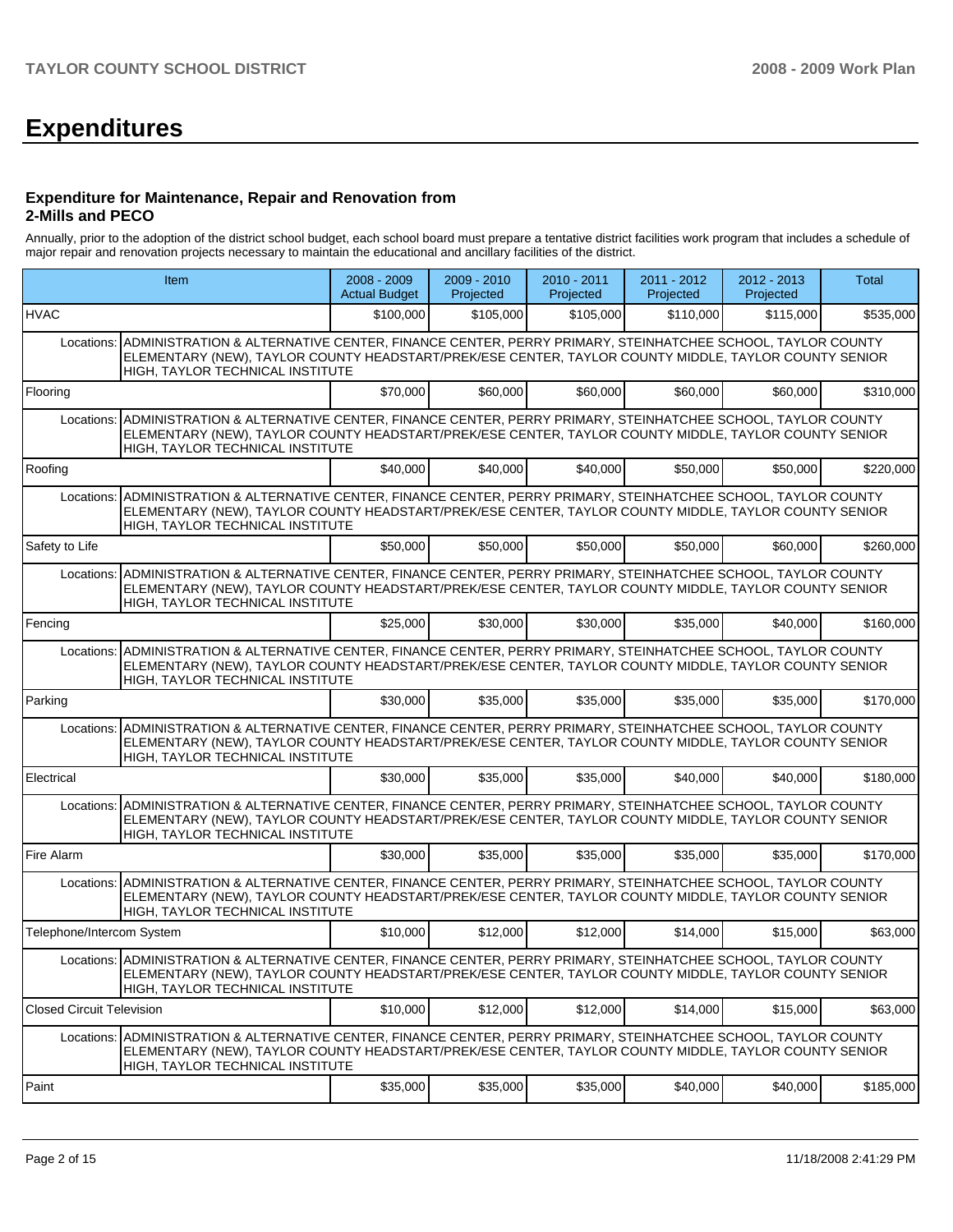| Locations:  ADMINISTRATION & ALTERNATIVE CENTER, FINANCE CENTER, PERRY PRIMARY, STEINHATCHEE SCHOOL, TAYLOR COUNTY<br>ELEMENTARY (NEW), TAYLOR COUNTY HEADSTART/PREK/ESE CENTER, TAYLOR COUNTY MIDDLE, TAYLOR COUNTY SENIOR<br>HIGH, TAYLOR TECHNICAL INSTITUTE |            |           |           |           |           |           |             |  |  |
|-----------------------------------------------------------------------------------------------------------------------------------------------------------------------------------------------------------------------------------------------------------------|------------|-----------|-----------|-----------|-----------|-----------|-------------|--|--|
| Maintenance/Repair                                                                                                                                                                                                                                              |            | \$0       | \$0       | \$0       | \$0       | \$0       | \$0         |  |  |
| Locations: No Locations for this expenditure.                                                                                                                                                                                                                   |            |           |           |           |           |           |             |  |  |
|                                                                                                                                                                                                                                                                 | Sub Total: | \$430,000 | \$449,000 | \$449,000 | \$483,000 | \$505,000 | \$2,316,000 |  |  |
|                                                                                                                                                                                                                                                                 |            |           |           |           |           |           |             |  |  |
|                                                                                                                                                                                                                                                                 |            |           |           |           |           |           |             |  |  |

**Two Mill Sub Total: \$215,773** \$191,730 \$104,681 \$157,296 \$180,433 \$849,913

No items have been specified.

| Total: | \$430,000 | \$449,000 | \$449,000 | \$483,000 | \$505.000 | ' 000.ن<br><b>¢2.316</b><br>82.J |
|--------|-----------|-----------|-----------|-----------|-----------|----------------------------------|
|--------|-----------|-----------|-----------|-----------|-----------|----------------------------------|

#### **Local Two Mill Expenditure For Maintenance, Repair and Renovation**

Anticipated expenditures expected from local funding sources over the years covered by the current work plan.

| Item                                    | 2008 - 2009<br><b>Actual Budget</b> | 2009 - 2010<br>Projected | $2010 - 2011$<br>Projected | 2011 - 2012<br>Projected | $2012 - 2013$<br>Projected | <b>Total</b>     |
|-----------------------------------------|-------------------------------------|--------------------------|----------------------------|--------------------------|----------------------------|------------------|
| Remaining Maint and Repair from 2 Mills | \$215,773                           | \$191,730                | \$104,681                  | \$157,296                | \$180,433                  | \$849,913        |
| Maintenance/Repair Salaries             | \$280,000                           | \$340,000                | \$350,000                  | \$350,000                | \$350,000                  | \$1,670,000      |
| <b>School Bus Purchases</b>             | \$620,000                           | \$620,000                | \$630,000                  | \$630,000                | \$650,000                  | \$3,150,000      |
| <b>Other Vehicle Purchases</b>          | \$0                                 | \$6,000                  | \$0                        | \$0                      | \$0                        | \$6,000          |
| Capital Outlay Equipment                | \$60,000                            | \$70,000                 | \$70,000                   | \$70,000                 | \$75,000                   | \$345,000        |
| Rent/Lease Payments                     | \$0                                 | \$0                      | \$0                        | \$0                      | \$0                        | \$0 <sub>1</sub> |
| <b>COP Debt Service</b>                 | \$0                                 | \$0                      | \$0                        | \$0                      | \$0                        | \$0              |
| Rent/Lease Relocatables                 | \$0                                 | \$0                      | \$0                        | \$0                      | \$0                        | \$0              |
| <b>Environmental Problems</b>           | \$0                                 | \$0                      | \$0                        | \$0                      | \$0                        | \$0              |
| Is.1011.14 Debt Service                 | \$0                                 | \$0                      | \$0                        | \$0                      | \$0                        | \$0              |
| Special Facilities Account              | \$0                                 | \$0                      | \$0                        | \$0                      | \$0                        | \$0              |
| Property and casualty insurance         | \$196,400                           | \$200,000                | \$205,000                  | \$210,000                | \$210,000                  | \$1,021,400      |
| <b>Local Expenditure Totals:</b>        | \$1,372,173                         | \$1,427,730              | \$1,359,681                | \$1,417,296              | \$1,465,433                | \$7,042,313      |

# **Revenue**

#### **2 Mill Revenue Source**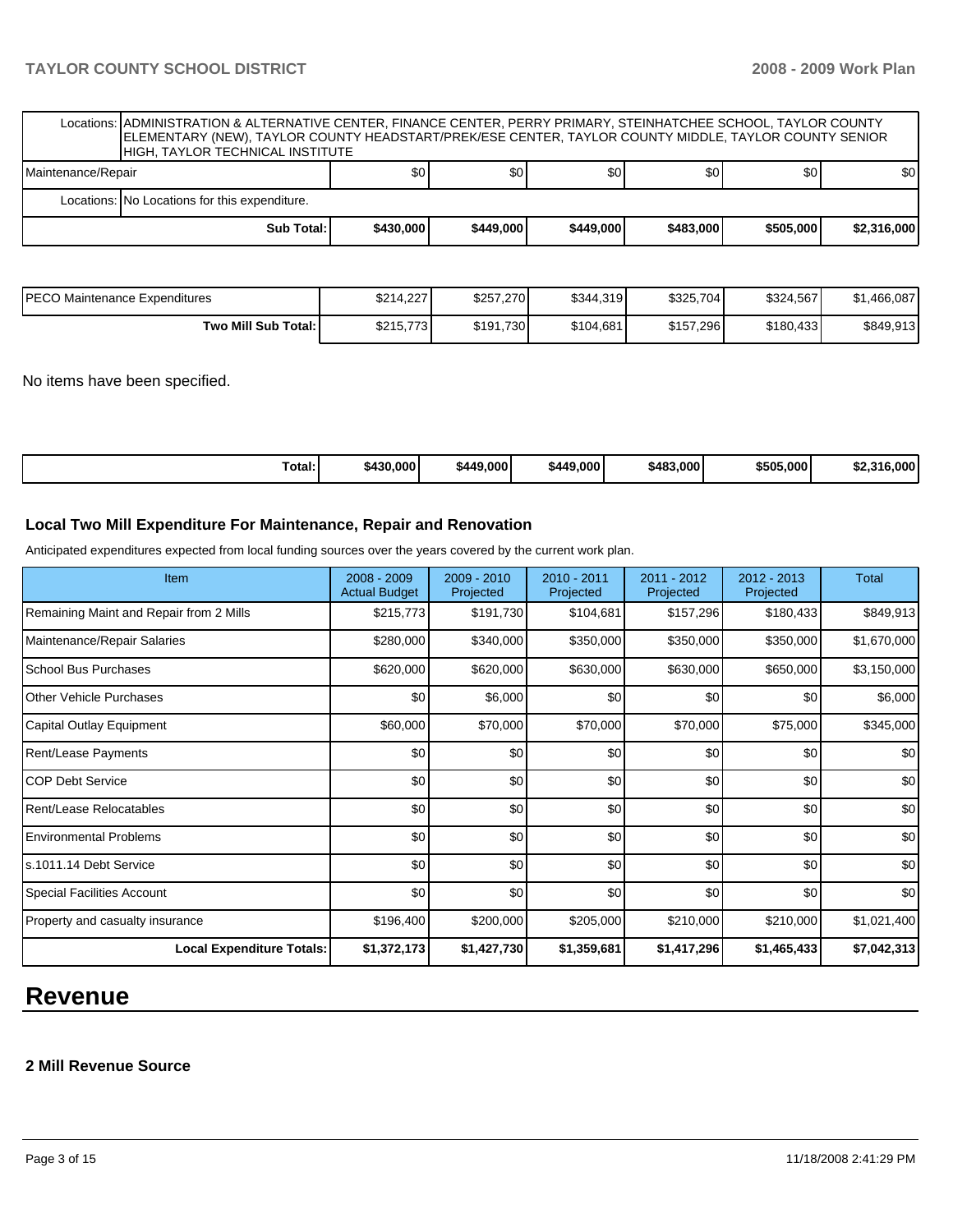## **TAYLOR COUNTY SCHOOL DISTRICT 2008 - 2009 Work Plan**

Schedule of Estimated Capital Outlay Revenue from each currently approved source which is estimated to be available for expenditures on the projects included in the tentative district facilities work program. All amounts are NET after considering carryover balances, interest earned, new COP's, 1011.14 and 1011.15 loans, etc. Districts cannot use 2-Mill funds for salaries except for those explicitly associated with maintenance/repair projects. (1011.71 (5), F.S.)

| <b>Item</b>                                                                      | Fund | $2008 - 2009$<br><b>Actual Value</b> | $2009 - 2010$<br>Projected | $2010 - 2011$<br>Projected | 2011 - 2012<br>Projected | $2012 - 2013$<br>Projected | Total           |
|----------------------------------------------------------------------------------|------|--------------------------------------|----------------------------|----------------------------|--------------------------|----------------------------|-----------------|
| (1) Non-exempt property<br>lassessed valuation                                   |      | \$1,497,987,060                      | \$1,514,394,683            | \$1,589,728,834            | \$1,684,662,915          | \$1,774,385,846            | \$8,061,159,338 |
| (2) The Millege projected for<br>discretionary capital outlay per<br>ls.1011.71  |      | 1.75                                 | 1.75                       | 1.75                       | 1.75                     | 1.75                       |                 |
| $(3)$ Full value of the 2-Mill<br>discretionary capital outlay per<br>ls.1011.71 |      | \$2,490,403                          | \$2,517,681                | \$2,642,924                | \$2,800,752              | \$2,949,916                | \$13,401,676    |
| $(4)$ Value of the portion of the 2-<br>Mills ACTUALLY levied                    | 370  | \$2,490,403                          | \$2,517,681                | \$2,642,924                | \$2,800,752              | \$2,949,916                | \$13,401,676    |
| $(5)$ Difference of lines $(3)$ and $(4)$                                        |      | \$0 <sub>1</sub>                     | \$0                        | \$0                        | \$0                      | \$0                        | \$0             |

## **PECO Revenue Source**

The figure in the row designated "PECO Maintenance" will be subtracted from funds available for new construction because PECO maintenance dollars cannot be used for new construction.

| Item                                  | Fund | $2008 - 2009$<br><b>Actual Budget</b> | $2009 - 2010$<br>Projected | $2010 - 2011$<br>Projected | $2011 - 2012$<br>Projected | $2012 - 2013$<br>Projected | Total       |
|---------------------------------------|------|---------------------------------------|----------------------------|----------------------------|----------------------------|----------------------------|-------------|
| IPECO New Construction                | 340  | \$367.831                             | \$0 <sub>1</sub>           | \$82.884                   | \$253,391                  | \$101.290                  | \$805,396   |
| <b>IPECO Maintenance Expenditures</b> |      | \$214.227                             | \$257,270                  | \$344.319                  | \$325,704                  | \$324,567                  | \$1,466,087 |
|                                       |      | \$582.058                             | \$257.270                  | \$427.203                  | \$579.095                  | \$425.857                  | \$2,271,483 |

## **CO & DS Revenue Source**

Revenue from Capital Outlay and Debt Service funds.

| Item                                               | Fund  | $2008 - 2009$<br><b>Actual Budget</b> | $2009 - 2010$<br>Projected | $2010 - 2011$<br>Projected | 2011 - 2012<br>Projected | $2012 - 2013$<br>Projected | Total     |
|----------------------------------------------------|-------|---------------------------------------|----------------------------|----------------------------|--------------------------|----------------------------|-----------|
| ICO & DS Cash Flow-through<br><b>I</b> Distributed | 360 l | \$114.293                             | \$114.293                  | \$114.293                  | \$114.293                | \$114.293                  | \$571,465 |
| ICO & DS Interest on<br>Undistributed CO           | 360   | \$2.841                               | \$2,841                    | \$2,841                    | \$2.841                  | \$2.841                    | \$14,205  |
|                                                    |       | \$117,134                             | \$117,134                  | \$117.134                  | \$117.134                | \$117.134                  | \$585,670 |

#### **Fair Share Revenue Source**

All legally binding commitments for proportionate fair-share mitigation for impacts on public school facilities must be included in the 5-year district work program. Nothing reported for this section.

#### **Sales Surtax Referendum**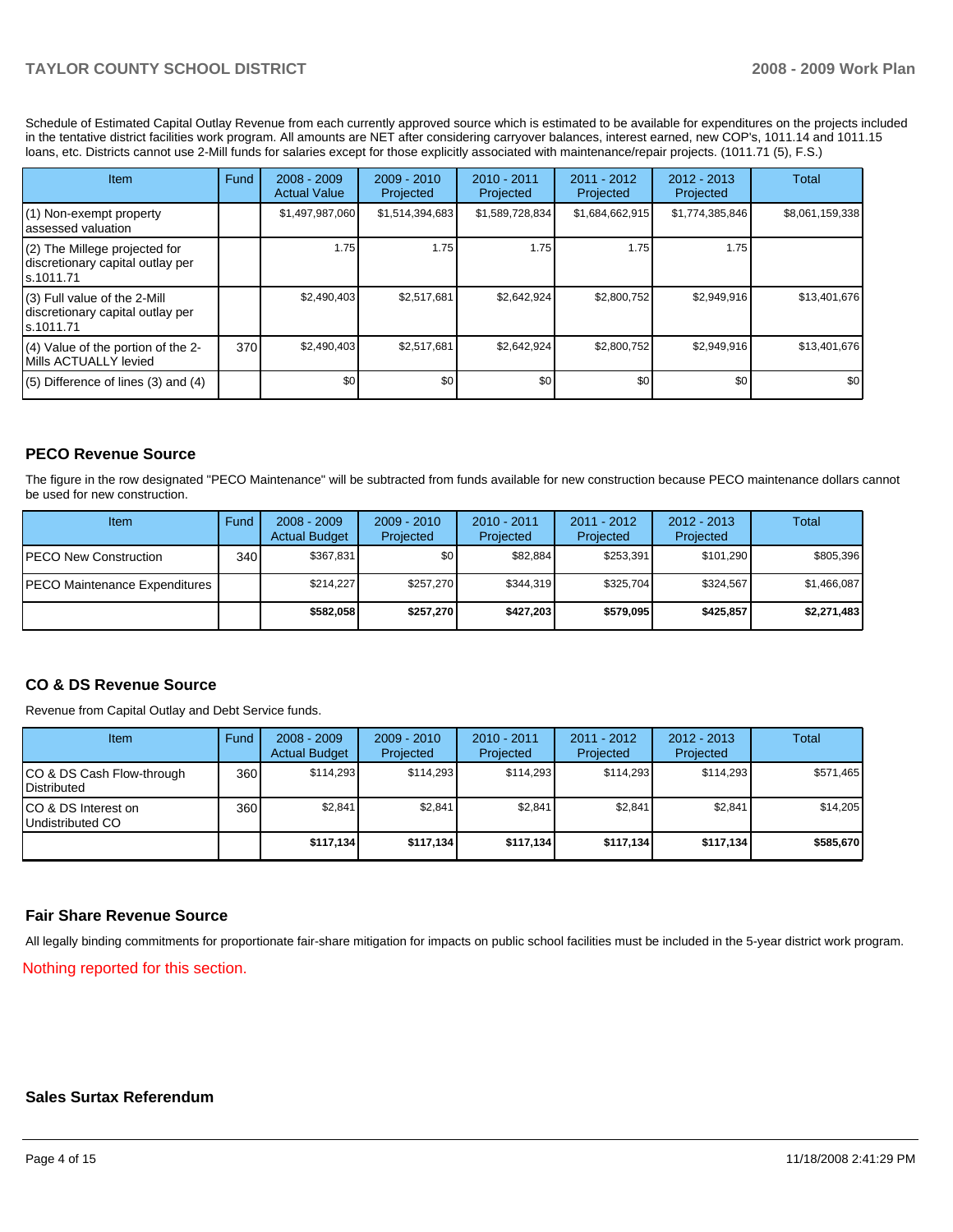Specific information about any referendum for a 1-cent or  $\frac{1}{2}$ -cent surtax referendum during the previous year.

**Did the school district hold a surtax referendum during the past fiscal year 2007 - 2008?** No

## **Additional Revenue Source**

Any additional revenue sources

| Item                                                                                                   | 2008 - 2009<br><b>Actual Value</b> | 2009 - 2010<br>Projected | 2010 - 2011<br>Projected | 2011 - 2012<br>Projected | 2012 - 2013<br>Projected | <b>Total</b> |
|--------------------------------------------------------------------------------------------------------|------------------------------------|--------------------------|--------------------------|--------------------------|--------------------------|--------------|
| Proceeds from a s.1011.14/15 F.S. Loans                                                                | \$0                                | \$0                      | \$0                      | \$0                      | \$0                      | \$0          |
| District Bonds - Voted local bond<br>referendum proceeds per s.9, Art VII<br><b>State Constitution</b> | \$0                                | \$0                      | \$0                      | \$0                      | \$0                      | \$0          |
| Proceeds from Special Act Bonds                                                                        | \$0                                | \$0                      | \$0                      | \$0                      | \$0                      | \$0          |
| Estimated Revenue from CO & DS Bond<br>Sale                                                            | \$0                                | \$0                      | \$0                      | \$0                      | \$0                      | \$0          |
| Proceeds from Voted Capital<br>Improvements millage                                                    | \$0                                | \$0                      | \$0                      | \$0                      | \$0                      | \$0          |
| Other Revenue for Other Capital Projects                                                               | \$0                                | \$0                      | \$0                      | \$0                      | \$0                      | \$0          |
| Proceeds from 1/2 cent sales surtax<br>authorized by school board                                      | \$0                                | \$0                      | \$0                      | \$0                      | \$0                      | \$0          |
| Proceeds from local governmental<br>infrastructure sales surtax                                        | \$0                                | \$0                      | \$0                      | \$0                      | \$0                      | \$0          |
| Proceeds from Certificates of<br>Participation (COP's) Sale                                            | \$0                                | \$0                      | \$0                      | \$0                      | \$0                      | \$0          |
| Classrooms First Bond proceeds amount<br>authorized in FY 1997-98                                      | \$0                                | \$0                      | \$0                      | \$0                      | \$0                      | \$0          |
| <b>Classrooms for Kids</b>                                                                             | \$0                                | \$0                      | \$0                      | \$0                      | \$0                      | \$0          |
| <b>District Equity Recognition</b>                                                                     | \$0                                | \$0                      | \$0                      | \$0                      | \$0                      | \$0          |
| <b>Federal Grants</b>                                                                                  | \$0                                | \$0                      | \$0                      | \$0                      | \$0                      | \$0          |
| Proportionate share mitigation (actual<br>cash revenue only, not in kind donations)                    | \$0                                | \$0                      | \$0                      | \$0                      | \$0                      | \$0          |
| Impact fees received                                                                                   | \$0                                | \$0                      | \$0                      | \$0                      | \$0                      | \$0          |
| Private donations                                                                                      | \$0                                | \$0                      | \$0                      | \$0                      | \$0                      | \$0          |
| Grants from local governments or not-for-<br>profit organizations                                      | \$0                                | \$0                      | \$0                      | \$0                      | \$0                      | \$0          |
| Interest, Including Profit On Investment                                                               | \$0                                | \$0                      | \$0                      | \$0                      | \$0                      | \$0          |
| Revenue from Bonds pledging proceeds<br>from 1 cent or 1/2 cent Sales Surtax                           | \$0                                | \$0                      | \$0                      | \$0                      | \$0                      | \$0          |
| <b>Fund Balance Carried Forward</b>                                                                    | \$0                                | \$0                      | \$0                      | \$0                      | \$0                      | \$0          |
| <b>Obligated Fund Balance Carried Forward</b>                                                          | \$0                                | \$0                      | \$0                      | \$0                      | \$0                      | \$0          |
| <b>Special Facilities Account</b>                                                                      | \$0                                | \$0                      | \$0                      | \$0                      | \$0                      | \$0          |
| One Cent - 1/2 Cent Sales Surtax Debt<br>Service                                                       | \$0                                | \$0                      | \$0                      | \$0                      | \$0                      | \$0          |
| Classroom for kids rollover                                                                            | \$587,562                          | \$0                      | \$0                      | \$0                      | \$0                      | \$587,562    |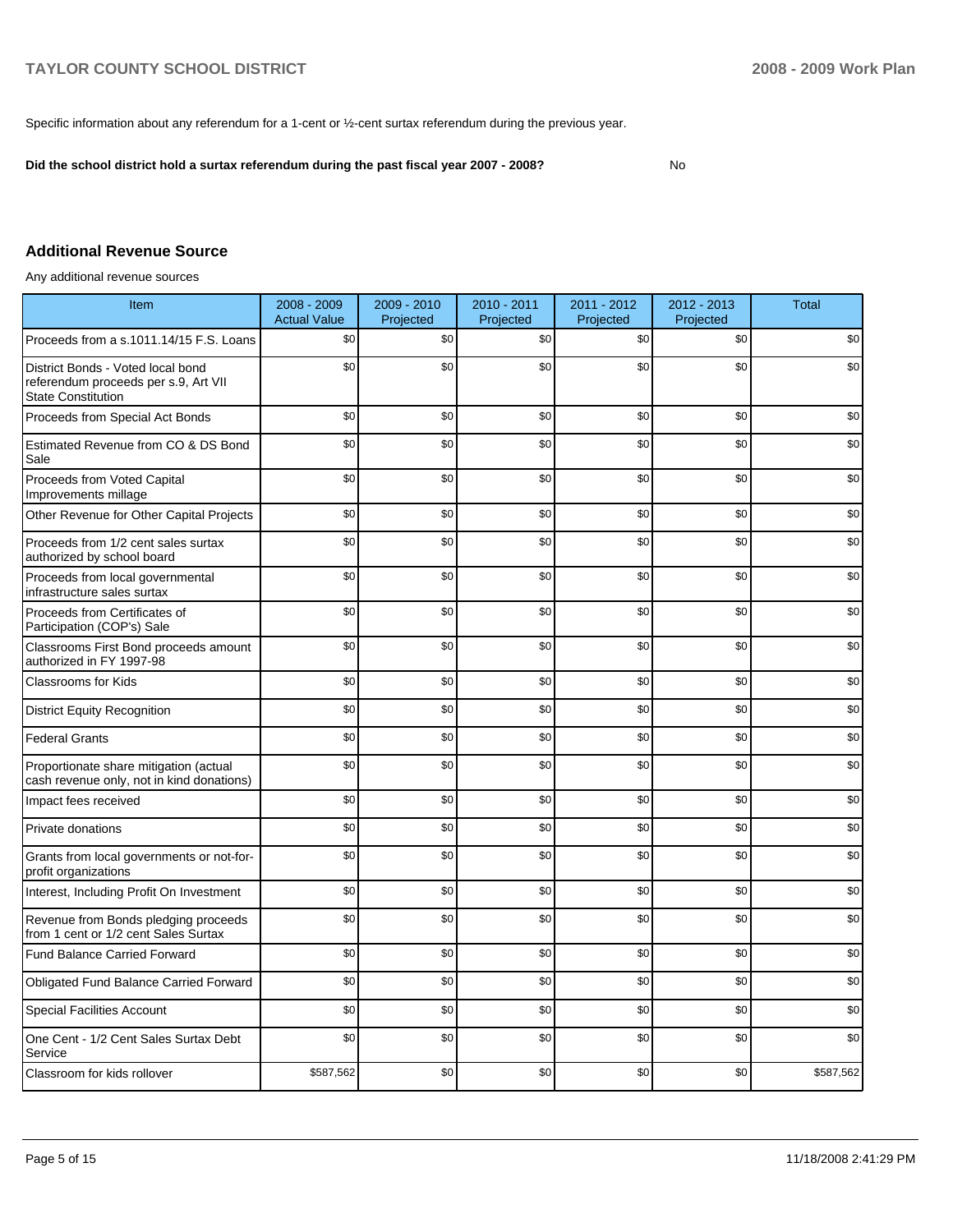| I peco new construction rollover | \$322,203 | \$0 <sub>1</sub> | \$0 | \$0 | \$0 | \$322,203 |
|----------------------------------|-----------|------------------|-----|-----|-----|-----------|
| <b>Subtotal</b>                  | \$909,765 | \$0              | \$0 | \$0 | \$0 | \$909,765 |

# **Total Revenue Summary**

| <b>Item Name</b>                                               | $2008 - 2009$<br><b>Budget</b> | $2009 - 2010$<br>Projected | 2010 - 2011<br><b>Projected</b> | 2011 - 2012<br>Projected | $2012 - 2013$<br>Projected | <b>Five Year Total</b> |
|----------------------------------------------------------------|--------------------------------|----------------------------|---------------------------------|--------------------------|----------------------------|------------------------|
| Local Two Mill Discretionary Capital<br><b>Outlay Revenue</b>  | \$2,490,403                    | \$2,517,681                | \$2.642.924                     | \$2,800,752              | \$2,949,916                | \$13,401,676           |
| IPECO and 2 Mill Maint and Other 2 Mill<br><b>Expenditures</b> | (\$1,372,173)                  | (\$1,427,730)              | (\$1,359,681)                   | (\$1,417,296)            | (\$1,465,433)              | (\$7,042,313)          |
| PECO Maintenance Revenue                                       | \$214.227                      | \$257.270                  | \$344.319                       | \$325.704                | \$324,567                  | \$1,466,087            |
| <b>Available 2 Mill for New Construction</b>                   | \$1,118,230                    | \$1.089.951                | \$1,283,243                     | \$1,383,456              | \$1,484,483                | \$6,359,363            |

| <b>Item Name</b>                      | $2008 - 2009$<br><b>Budget</b> | $2009 - 2010$<br>Projected | $2010 - 2011$<br>Projected | $2011 - 2012$<br>Projected | $2012 - 2013$<br>Projected | <b>Five Year Total</b> |
|---------------------------------------|--------------------------------|----------------------------|----------------------------|----------------------------|----------------------------|------------------------|
| ICO & DS Revenue                      | \$117,134                      | \$117,134                  | \$117.134                  | \$117,134                  | \$117,134                  | \$585,670              |
| <b>IPECO New Construction Revenue</b> | \$367,831                      | \$0                        | \$82,884                   | \$253,391                  | \$101,290                  | \$805,396              |
| <b>IOther/Additional Revenue</b>      | \$909,765                      | \$0 <sub>1</sub>           | \$0                        | \$0                        | \$0                        | \$909,765              |
| <b>Total Additional Revenuel</b>      | \$1,394,730                    | \$117,134                  | \$200.018                  | \$370,525                  | \$218.424                  | \$2,300,831            |
| <b>Total Available Revenue</b>        | \$2,512,960                    | \$1,207,085                | \$1,483,261                | \$1,753,981                | \$1,702,907                | \$8,660,194            |

# **Project Schedules**

## **Capacity Project Schedules**

A schedule of capital outlay projects necessary to ensure the availability of satisfactory classrooms for the projected student enrollment in K-12 programs.

Nothing reported for this section.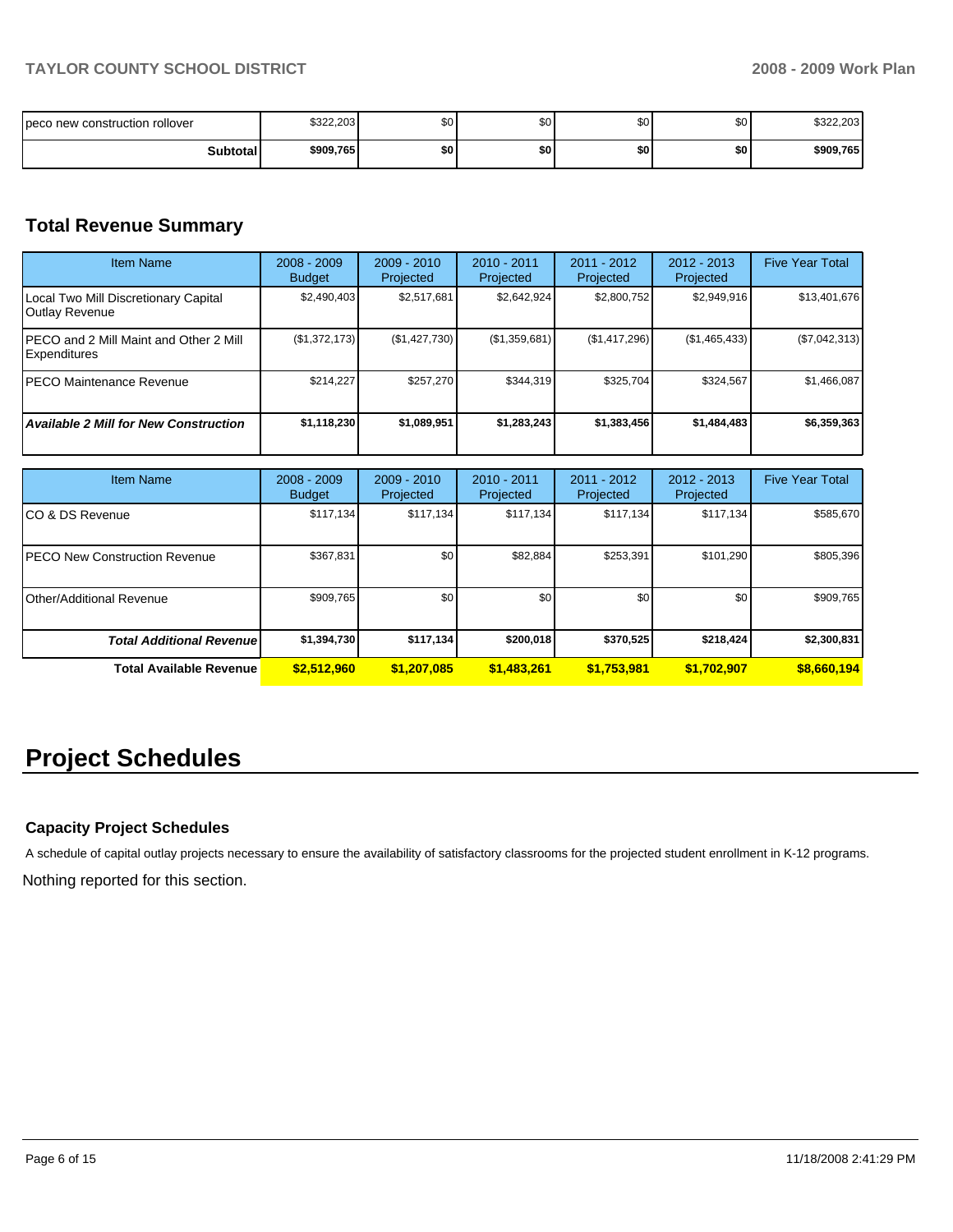| <b>Planned Cost:</b>     |  |  |  |
|--------------------------|--|--|--|
| <b>Student Stations:</b> |  |  |  |
| <b>Total Classrooms:</b> |  |  |  |
| Gross Sq Ft:             |  |  |  |

# **Other Project Schedules**

Major renovations, remodeling, and additions of capital outlay projects that do not add capacity to schools.

| <b>Project Description</b>                                                                                                                                                          | Location                                                           | 2008 - 2009<br><b>Actual Budget</b> | 2009 - 2010<br>Projected | 2010 - 2011<br>Projected | 2011 - 2012<br>Projected | 2012 - 2013<br>Projected | <b>Total</b>  | Funded             |
|-------------------------------------------------------------------------------------------------------------------------------------------------------------------------------------|--------------------------------------------------------------------|-------------------------------------|--------------------------|--------------------------|--------------------------|--------------------------|---------------|--------------------|
| purchase of new computers for<br>all teachers                                                                                                                                       | <b>TAYLOR COUNTY</b><br><b>SENIOR HIGH</b>                         | \$0                                 | \$0                      | \$0                      | \$0                      | \$175,000                | \$175,000 Yes |                    |
| purchase of new computers for<br>all staff                                                                                                                                          | <b>TAYLOR COUNTY</b><br><b>MIDDLE</b>                              | \$150,000                           | \$0                      | \$0                      | \$0                      | \$0                      | \$150,000 Yes |                    |
| Construct new covered<br>walkways                                                                                                                                                   | <b>TAYLOR COUNTY</b><br><b>HEADSTART/PREK/ESE</b><br><b>CENTER</b> | \$100,000                           | \$0                      | \$0                      | \$0                      | \$0                      | \$100,000 Yes |                    |
| Renovate and remodel old<br>building with new roof and hvac SCHOOL                                                                                                                  | <b>STEINHATCHEE</b>                                                | \$250,000                           | \$0                      | \$0                      | \$0                      | \$0                      | \$250,000 Yes |                    |
| Installation of new carpet and<br>tile                                                                                                                                              | <b>PERRY PRIMARY</b>                                               | \$168,000                           | \$0                      | \$0                      | \$0                      | \$0                      | \$168,000 Yes |                    |
| Continue renovation of<br>bleachers and restrooms.<br>Included in the project is<br>rebuilding walkways for<br>bleachers, enlarging restroom<br>and renovating electrical<br>system | <b>TAYLOR COUNTY</b><br><b>SENIOR HIGH</b>                         | \$50,000                            | \$0                      | \$0                      | \$0                      | \$0                      | \$50,000 Yes  |                    |
| Develop new fittness area for<br>PE program.                                                                                                                                        | <b>TAYLOR COUNTY</b><br>ELEMENTARY (NEW)                           | \$0                                 | \$0                      | \$0                      | \$0                      | \$0                      |               | \$0 <sup>Yes</sup> |
| Mill up, lay base and pour a<br>new parking lot to replace<br>existing lot at TTI                                                                                                   | <b>TAYLOR TECHNICAL</b><br><b>INSTITUTE</b>                        | \$0                                 | \$0                      | \$0                      | \$0                      | \$0                      |               | \$0 <sup>Yes</sup> |
| Install variable speed drives for<br>HVAC.                                                                                                                                          | <b>TAYLOR COUNTY</b><br><b>SENIOR HIGH</b>                         | \$30,000                            | \$0                      | \$0                      | \$0                      | \$0                      | \$30,000 Yes  |                    |
| replace T12 bulbs and ballast<br>with T8 bulbs and ballast                                                                                                                          | <b>TAYLOR COUNTY</b><br><b>MIDDLE</b>                              | \$50,000                            | \$0                      | \$0                      | \$0                      | \$0                      | \$50,000 Yes  |                    |
| Install new HVAC system<br>throughout TCMS, and install<br>new concrete walkways where<br>along wings                                                                               | <b>TAYLOR COUNTY</b><br><b>MIDDLE</b>                              | \$700,000                           | \$0                      | \$0                      | \$0                      | \$0                      | \$700,000 Yes |                    |
| install new computers                                                                                                                                                               | PERRY PRIMARY                                                      | \$0                                 | \$125,000                | \$0                      | \$0                      | \$0                      | \$125,000 Yes |                    |
| replace T12 bulb and ballast<br>with T8 bulb and ballast                                                                                                                            | PERRY PRIMARY                                                      | \$60,000                            | \$0                      | \$0                      | \$0                      | \$0                      | \$60,000 Yes  |                    |
| Project description not specified Location not specified                                                                                                                            |                                                                    | \$0                                 | \$0                      | \$0                      | \$0                      | \$0                      |               | $$0$ No            |
| Project description not specified Location not specified                                                                                                                            |                                                                    | \$0                                 | \$0                      | \$0                      | \$0                      | \$0                      |               | $$0$ No            |
| purchase new computers for<br>staff                                                                                                                                                 | <b>TAYLOR COUNTY</b><br>ELEMENTARY (NEW)                           | \$0                                 | \$0                      | \$0                      | \$150,000                | \$0                      | \$150,000 Yes |                    |
| purchace computers for staff                                                                                                                                                        | <b>STEINHATCHEE</b><br><b>SCHOOL</b>                               | \$0                                 | \$0                      | \$50,000                 | \$0                      | \$0                      | \$50,000 Yes  |                    |
|                                                                                                                                                                                     |                                                                    | \$1,558,000                         | \$125,000                | \$50,000                 | \$150,000                | \$175,000                | \$2,058,000   |                    |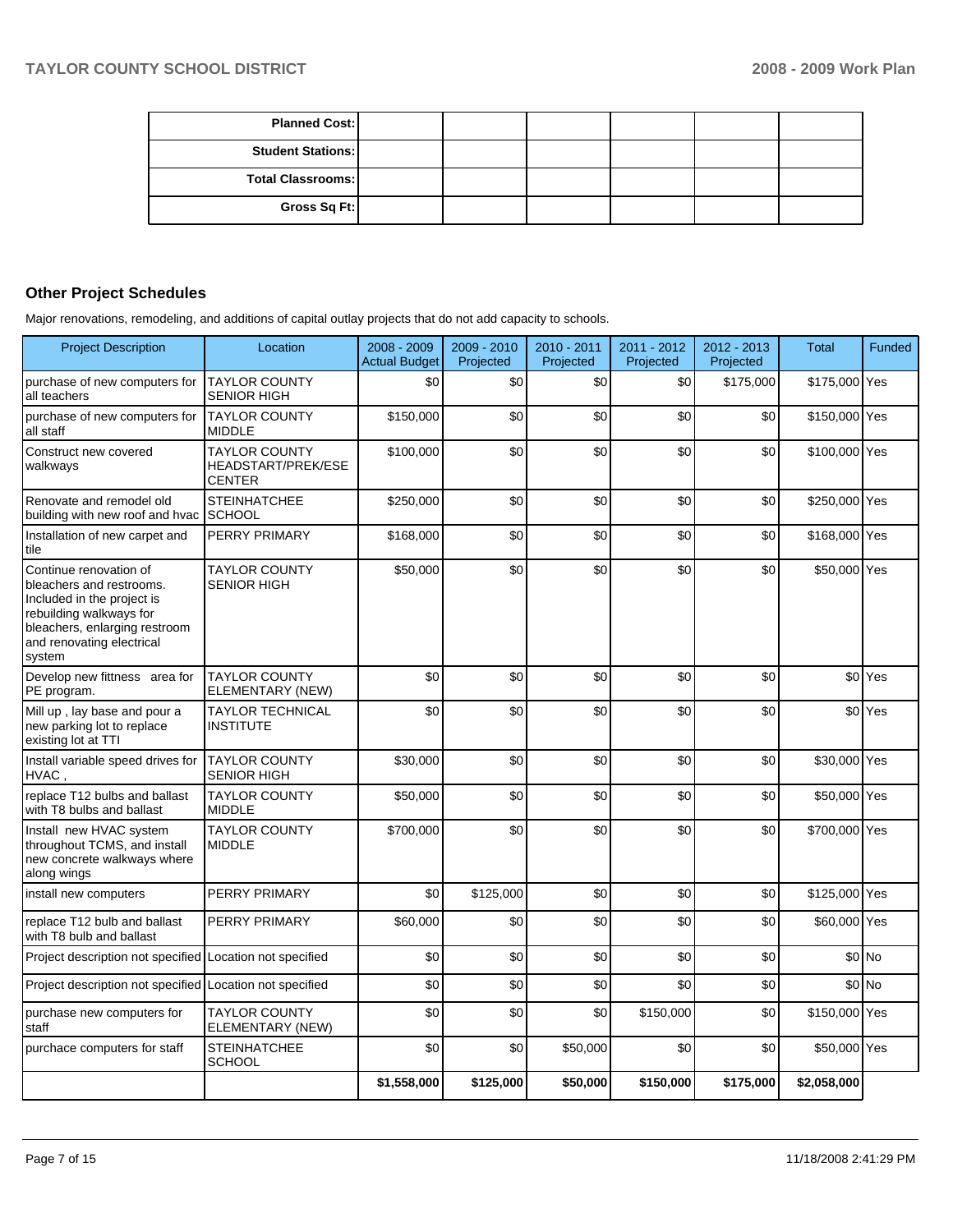## **Additional Project Schedules**

Any projects that are not identified in the last approved educational plant survey.

| <b>Project Description</b>                    | Location                  | <b>Num</b> | $2008 - 2009$<br>Classroom Actual Budget | $2009 - 2010$<br>Projected | 2010 - 2011<br>Projected | 2011 - 2012<br>Projected | $2012 - 2013$<br>Projected | <b>Total</b> | Funded |
|-----------------------------------------------|---------------------------|------------|------------------------------------------|----------------------------|--------------------------|--------------------------|----------------------------|--------------|--------|
| Project description not<br><b>I</b> specified | Location not<br>specified |            | \$0                                      | \$0 <sub>1</sub>           | \$0                      | \$0                      | \$0                        |              | \$0 No |
|                                               |                           |            | \$0                                      | \$٥                        | \$0                      | \$0                      | \$0                        | \$0          |        |

## **Non Funded Growth Management Project Schedules**

Schedule indicating which projects, due to planned development, that CANNOT be funded from current revenues projected over the next five years.

Nothing reported for this section.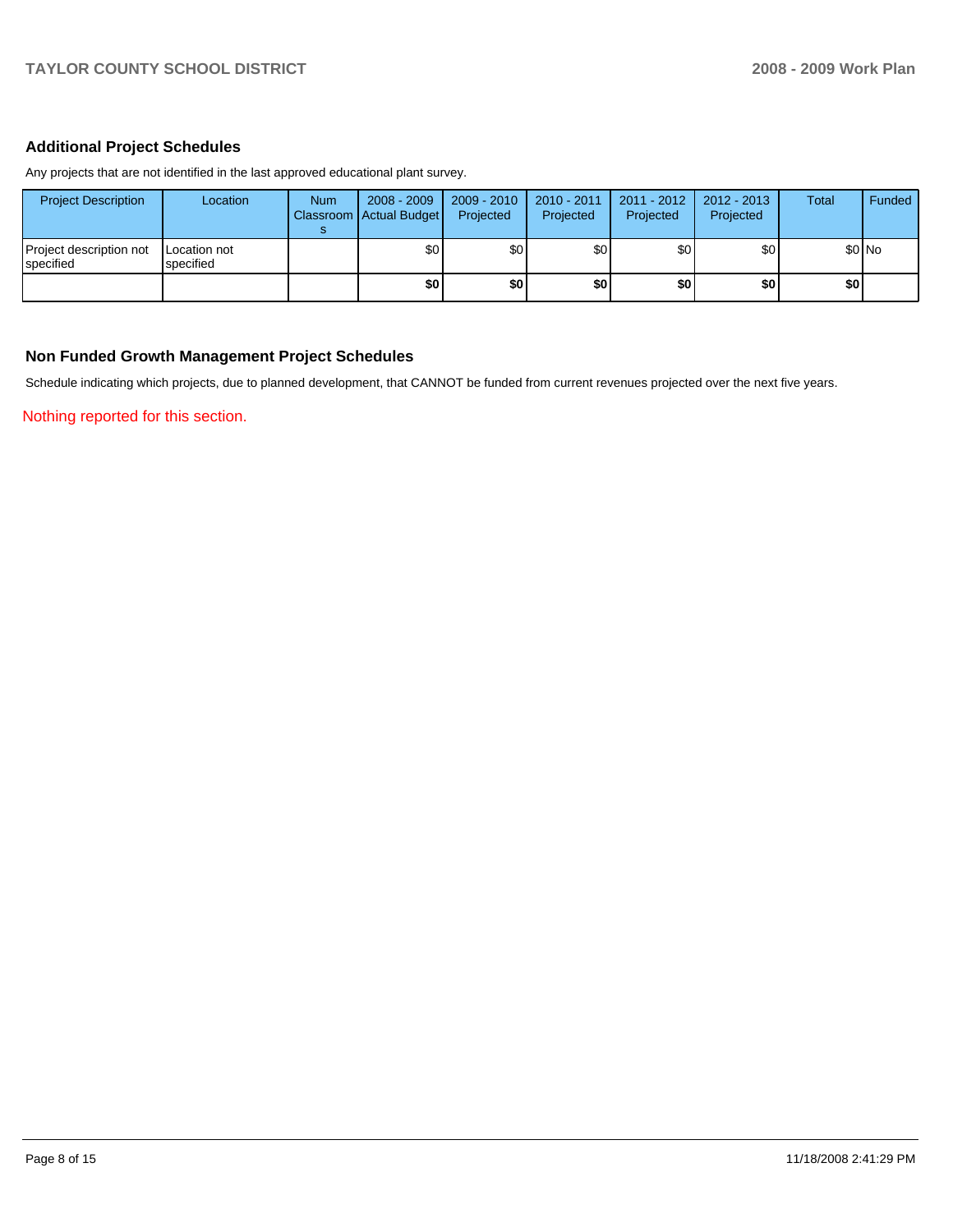# **Tracking**

## **Capacity Tracking**

| Location                                               | $2008 -$<br><b>2009 Satis.</b><br>Stu. Sta. | Actual<br>$2008 -$<br><b>2009 FISH</b><br>Capacity | Actual<br>$2007 -$<br>2008<br><b>COFTE</b> | # Class<br>Rooms | Actual<br>Average<br>$2008 -$<br>2009 Class<br><b>Size</b> | Actual<br>$2008 -$<br>2009<br>Utilization | <b>New</b><br>Stu.<br>Capacity | <b>New</b><br>Rooms to<br>be<br>Added/Re<br>moved | Projected<br>$2012 -$<br>2013<br><b>COFTE</b> | Projected<br>$2012 -$<br>2013<br><b>Utilization</b> | Projected<br>$2012 -$<br>2013 Class<br><b>Size</b> |
|--------------------------------------------------------|---------------------------------------------|----------------------------------------------------|--------------------------------------------|------------------|------------------------------------------------------------|-------------------------------------------|--------------------------------|---------------------------------------------------|-----------------------------------------------|-----------------------------------------------------|----------------------------------------------------|
| ITAYLOR COUNTY<br><b>IMIDDLE</b>                       | 1,001                                       | 901                                                | 599                                        | 44               | 14                                                         | 66.00 %                                   | $\Omega$                       | $\Omega$                                          | 0                                             | 0.00%                                               | $\Omega$                                           |
| ITAYLOR COUNTY<br>HEADSTART/PREK/ESE<br><b>ICENTER</b> | 90                                          | 90                                                 | 38                                         | 5                | 8                                                          | 43.00 %                                   | $\Omega$                       | $\Omega$                                          | $\Omega$                                      | 0.00%                                               | $\mathbf 0$                                        |
| ISTEINHATCHEE<br> SCHOOL                               | 310                                         | 279                                                | 108                                        | 14               | 8                                                          | 39.00 %                                   | $\Omega$                       | $\Omega$                                          | $\Omega$                                      | 0.00%                                               | $\mathbf 0$                                        |
| ADMINISTRATION &<br>ALTERNATIVE CENTER                 | 177                                         | 177                                                | 64                                         | 10               | 6                                                          | 36.00 %                                   | $\Omega$                       | $\Omega$                                          | $\Omega$                                      | 0.00%                                               | $\mathbf 0$                                        |
| ITAYLOR TECHNICAL<br>IINSTITUTE                        | 273                                         | 328                                                | 49                                         | 17               | 3                                                          | 15.00 %                                   | $\Omega$                       | $\Omega$                                          | $\Omega$                                      | 0.00%                                               | $\mathbf 0$                                        |
| IPERRY PRIMARY                                         | 745                                         | 745                                                | 789                                        | 18               | 44                                                         | 106.00 %                                  | $\Omega$                       | $\Omega$                                          | 0                                             | 0.00%                                               | $\mathbf 0$                                        |
| ITAYLOR COUNTY<br>SENIOR HIGH                          | 895                                         | 716                                                | 698                                        | 40               | 17                                                         | 97.00 %                                   | $\Omega$                       | $\Omega$                                          | 0                                             | 0.00%                                               | $\Omega$                                           |
| <b>FINANCE CENTER</b>                                  | 0                                           | $\Omega$                                           | $\Omega$                                   | $\Omega$         | $\Omega$                                                   | 0.00%                                     | $\Omega$                       | $\Omega$                                          | $\Omega$                                      | 0.00%                                               | $\Omega$                                           |
| <b>TAYLOR COUNTY</b><br>ELEMENTARY (NEW)               | 932                                         | 932                                                | 696                                        | 47               | 15                                                         | 75.00 %                                   | $\Omega$                       | $\Omega$                                          | $\Omega$                                      | 0.00%                                               | $\Omega$                                           |
|                                                        | 4,423                                       | 4,168                                              | 3,039                                      | 195              | 16                                                         | 72.91 %                                   | O                              | $\mathbf 0$                                       | $\bf{0}$                                      | 0.00%                                               | $\bf{0}$                                           |

The COFTE Projected Total (0) for 2012 - 2013 must match the Official Forecasted COFTE Total (3,055 ) for 2012 - 2013 before this section can be completed. In the event that the COFTE Projected Total does not match the Official forecasted COFTE, then the Balanced Projected COFTE Table should be used to balance COFTE.

| Projected COFTE for 2012 - 2013 |       |  |  |  |  |
|---------------------------------|-------|--|--|--|--|
| Elementary (PK-3)               | 1,176 |  |  |  |  |
| Middle (4-8)                    | 1,197 |  |  |  |  |
| High (9-12)                     | 682   |  |  |  |  |
|                                 | 3,055 |  |  |  |  |

| <b>Grade Level Type</b> | <b>Balanced Projected</b><br>COFTE for 2012 - 2013 |
|-------------------------|----------------------------------------------------|
| Elementary (PK-3)       | 1,176                                              |
| Middle $(4-8)$          | 1,197                                              |
| High (9-12)             | 682                                                |
|                         | 3,055                                              |

## **Relocatable Replacement**

Number of relocatable classrooms clearly identified and scheduled for replacement in the school board adopted financially feasible 5-year district work program.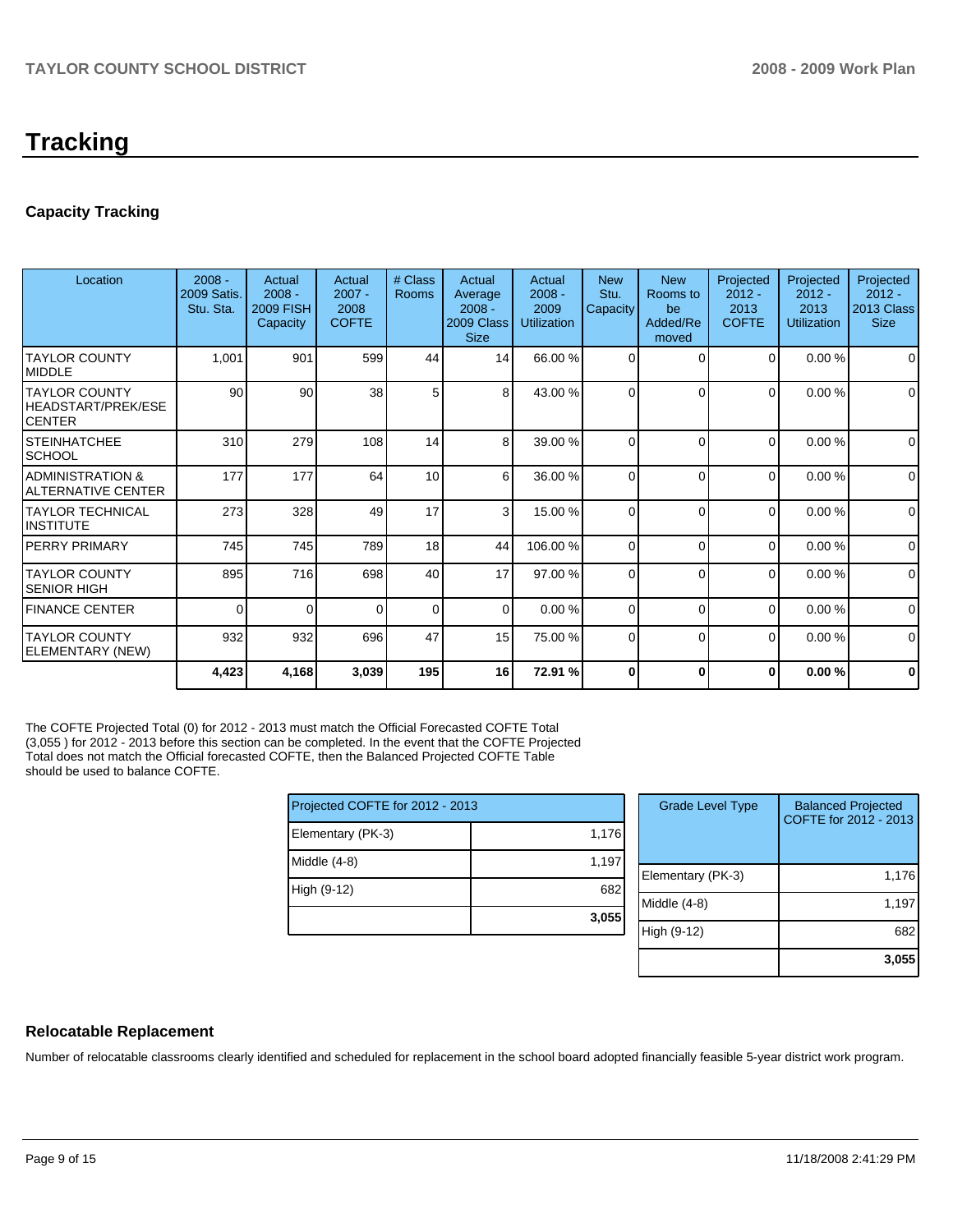| Location                               | 2008<br>2009 | $-2010$<br>$2009 -$ | 2010 - 2011 | $-2012$<br>2011 | $2012 - 2013$ | Year 5 Total |
|----------------------------------------|--------------|---------------------|-------------|-----------------|---------------|--------------|
| <b>Total Relocatable Replacements:</b> | 0            |                     |             |                 |               | 0            |

#### **Charter Schools Tracking**

Information regarding the use of charter schools.

Nothing reported for this section.

#### **Special Purpose Classrooms Tracking**

The number of classrooms that will be used for certain special purposes in the current year, by facility and type of classroom, that the district will, 1), not use for educational purposes, and 2), the co-teaching classrooms that are not open plan classrooms and will be used for educational purposes.

| School | School Type                          | # of Elementary $\mid$ # of Middle 4-8<br>K-3 Classrooms I | <b>Classrooms</b>                    | # of High $9-12$<br><b>Classrooms</b> | # of $ESE$<br><b>Classrooms</b> | # of Combo<br><b>Classrooms</b> | Total<br><b>Classrooms</b> |
|--------|--------------------------------------|------------------------------------------------------------|--------------------------------------|---------------------------------------|---------------------------------|---------------------------------|----------------------------|
|        | <b>Total Educational Classrooms:</b> |                                                            |                                      |                                       |                                 |                                 | 01                         |
|        |                                      |                                                            |                                      |                                       |                                 |                                 |                            |
| School | <b>School Type</b>                   | $#$ of Elementary<br>K-3 Classrooms I                      | # of Middle 4-8<br><b>Classrooms</b> | # of High $9-12$<br><b>Classrooms</b> | # of $ESE$<br>Classrooms        | # of Combo<br><b>Classrooms</b> | Total<br><b>Classrooms</b> |
|        | <b>Total Co-Teaching Classrooms:</b> |                                                            |                                      |                                       |                                 | 0                               | 01                         |

#### **Infrastructure Tracking**

**Necessary offsite infrastructure requirements resulting from expansions or new schools. This section should include infrastructure information related to capacity project schedules and other project schedules (Section 4).** 

No new schools oor faciliites are planned at this time

**Proposed location of planned facilities, whether those locations are consistent with the comprehensive plans of all affected local governments, and recommendations for infrastructure and other improvements to land adjacent to existing facilities. Provisions of 1013.33(12), (13) and (14) and 1013.36 must be addressed for new facilities planned within the 1st three years of the plan (Section 5).** 

No new facilities are planned at this time

**Consistent with Comp Plan?** Yes

# **Net New Classrooms**

The number of classrooms, by grade level and type of construction, that were added during the last fiscal year.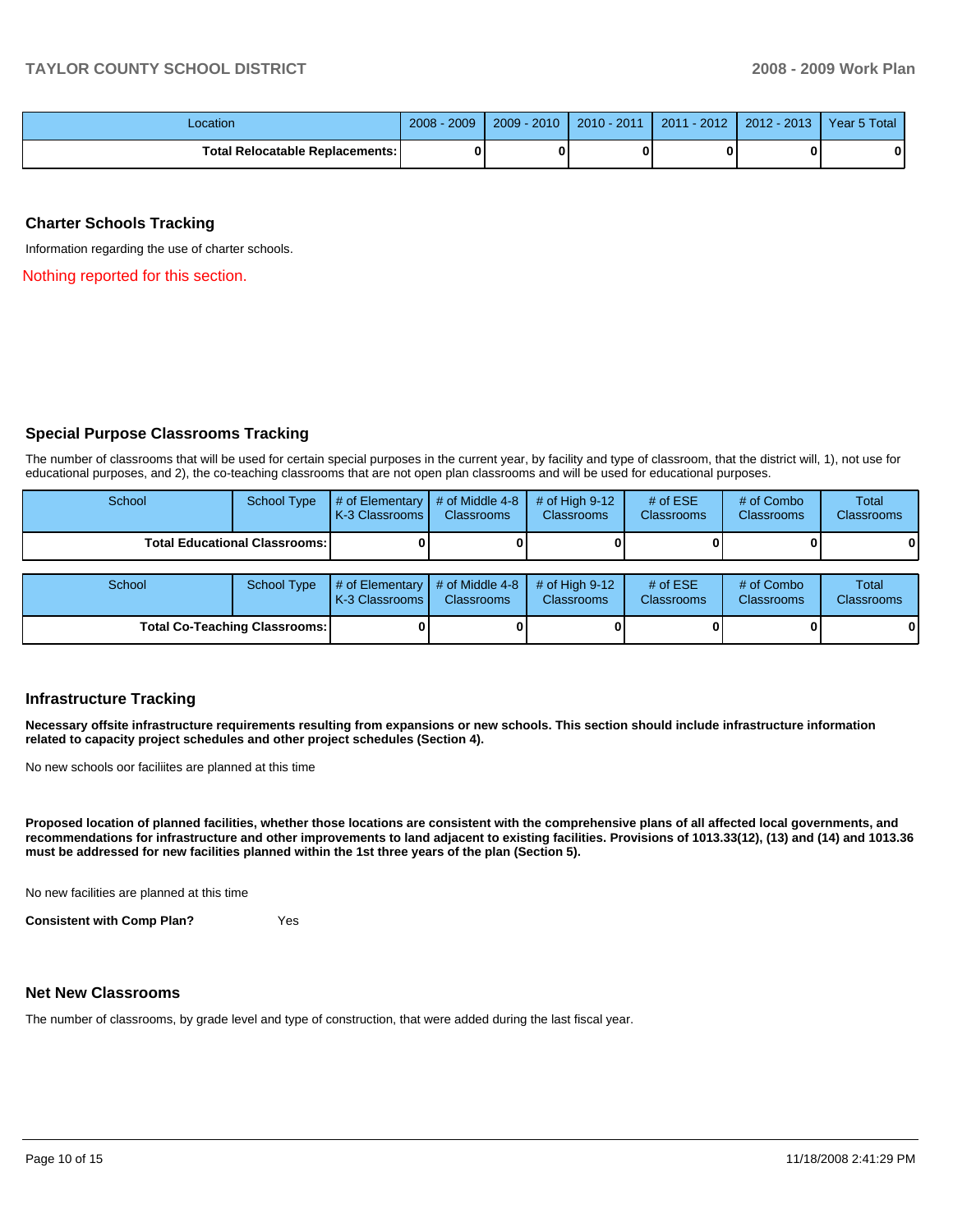| List the net new classrooms added in the 2007 - 2008 fiscal year.                                                                                       | List the net new classrooms to be added in the 2008 - 2009 fiscal<br>year. |                            |                                |                      |                                                                        |                            |                                |                        |
|---------------------------------------------------------------------------------------------------------------------------------------------------------|----------------------------------------------------------------------------|----------------------------|--------------------------------|----------------------|------------------------------------------------------------------------|----------------------------|--------------------------------|------------------------|
| "Classrooms" is defined as capacity carrying classrooms that are added to increase<br>capacity to enable the district to meet the Class Size Amendment. |                                                                            |                            |                                |                      | Totals for fiscal year 2008 - 2009 should match totals in Section 15A. |                            |                                |                        |
| Location                                                                                                                                                | 2007 - 2008 #<br>Permanent                                                 | $2007 - 2008$ #<br>Modular | $2007 - 2008$ #<br>Relocatable | 2007 - 2008<br>Total | $2008 - 2009$ #<br>Permanent                                           | $2008 - 2009$ #<br>Modular | $2008 - 2009$ #<br>Relocatable | $2008 - 2009$<br>Total |
| Elementary (PK-3)                                                                                                                                       |                                                                            |                            |                                |                      |                                                                        |                            |                                |                        |
| Middle (4-8)                                                                                                                                            |                                                                            |                            |                                |                      |                                                                        |                            |                                |                        |
| High (9-12)                                                                                                                                             |                                                                            |                            |                                |                      |                                                                        |                            |                                | 0                      |
|                                                                                                                                                         |                                                                            |                            |                                |                      |                                                                        |                            |                                |                        |

## **Relocatable Student Stations**

Number of students that will be educated in relocatable units, by school, in the current year, and the projected number of students for each of the years in the workplan.

| <b>Site</b>                                 | $2008 - 2009$ | $2009 - 2010$ | $2010 - 2011$ | $2011 - 2012$ | $2012 - 2013$ | 5 Year Average  |
|---------------------------------------------|---------------|---------------|---------------|---------------|---------------|-----------------|
| TAYLOR COUNTY ELEMENTARY (NEW)              |               |               |               |               |               | $\overline{0}$  |
| <b>ITAYLOR COUNTY MIDDLE</b>                | 22            | 22            | 22            | 22            | 22            | 22              |
| TAYLOR COUNTY HEADSTART/PREK/ESE<br>ICENTER | 90            | 90            | 90            | 90            | 90            | 90 <sub>1</sub> |
| ISTEINHATCHEE SCHOOL                        | 84            | 84            | 84            | 84            | 84            | 84              |
| ADMINISTRATION & ALTERNATIVE CENTER         |               |               | 0             |               |               | $\overline{0}$  |
| ITAYLOR TECHNICAL INSTITUTE                 | 12            | 12            | 12            | 12            | 12            | 12              |
| IPERRY PRIMARY                              | 141           | 141           | 141           | 141           | 141           | 141             |
| ITAYLOR COUNTY SENIOR HIGH                  |               |               | 0             | 0             |               | $\overline{0}$  |
| <b>FINANCE CENTER</b>                       |               |               | U             |               |               | $\Omega$        |
| Totals for TAVI OR COLINTY SCHOOL DISTRICT  |               |               |               |               |               |                 |

| Totals for TAYLOR COUNTY SCHOOL DISTRICT          |       |         |       |       |            |       |
|---------------------------------------------------|-------|---------|-------|-------|------------|-------|
| Total students in relocatables by year.           | 349   | 349     | 349   | 349 I | <b>349</b> | 349   |
| Total number of COFTE students projected by year. | 3,003 | 3.014   | 3,012 | 3.024 | 3.055      | 3.022 |
| Percent in relocatables by year.                  | 12%   | $12 \%$ | 12%   | 12%   | $11 \%$    | 12 %  |

## **Leased Facilities Tracking**

Exising leased facilities and plans for the acquisition of leased facilities, including the number of classrooms and student stations, as reported in the educational plant survey, that are planned in that location at the end of the five year workplan.

| Location                                | # of Leased<br>Classrooms 2008 -<br>2009 | <b>FISH Student</b><br><b>Stations</b> | Owner | # of Leased<br>Classrooms 2012 - I<br>2013 | <b>FISH Student</b><br><b>Stations</b> |
|-----------------------------------------|------------------------------------------|----------------------------------------|-------|--------------------------------------------|----------------------------------------|
| ITAYLOR COUNTY MIDDLE                   |                                          |                                        |       |                                            |                                        |
| TAYLOR COUNTY HEADSTART/PREK/ESE CENTER |                                          |                                        |       |                                            |                                        |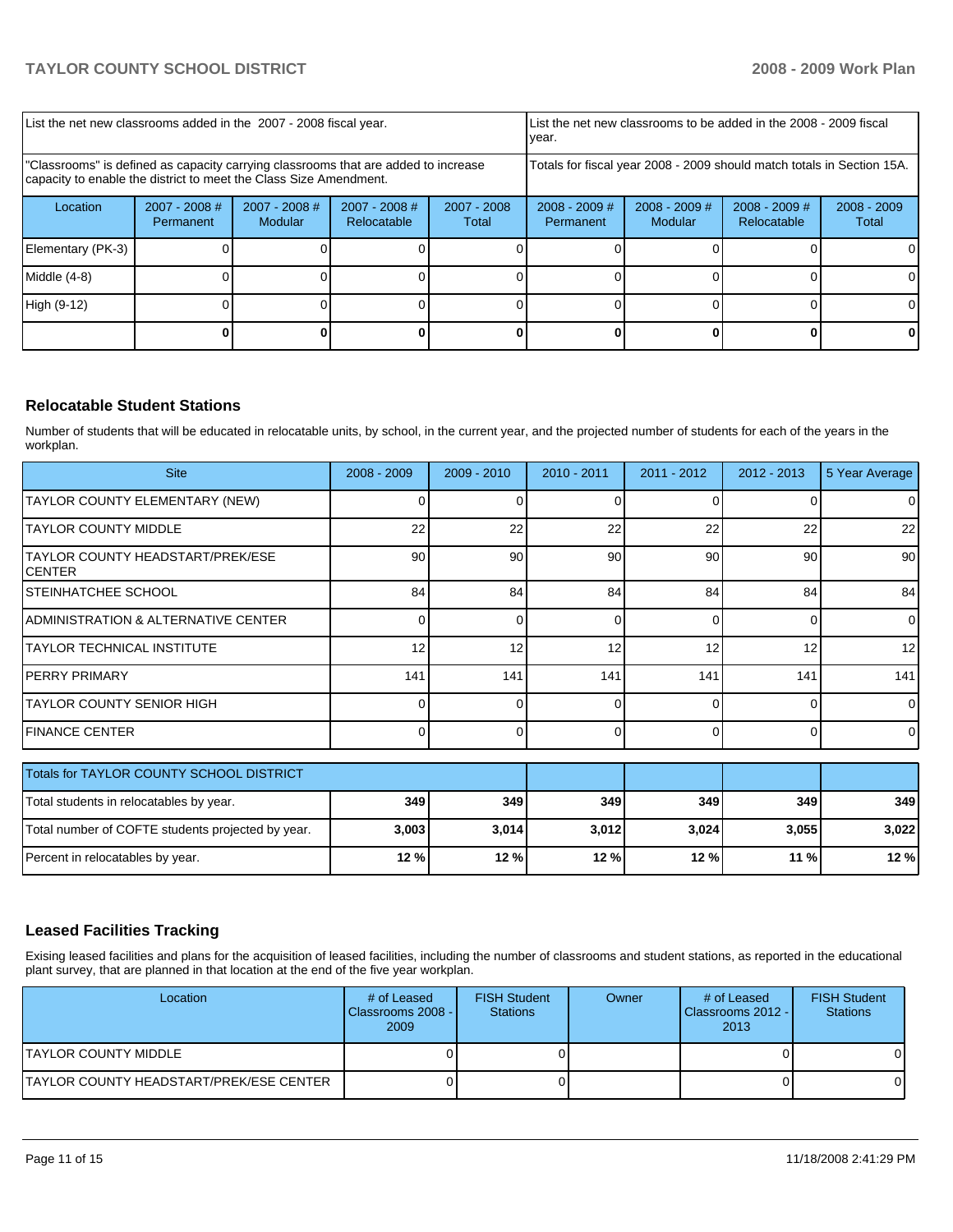## **TAYLOR COUNTY SCHOOL DISTRICT 2008 - 2009 Work Plan**

| <b>STEINHATCHEE SCHOOL</b>          |  |  |  |
|-------------------------------------|--|--|--|
| ADMINISTRATION & ALTERNATIVE CENTER |  |  |  |
| TAYLOR TECHNICAL INSTITUTE          |  |  |  |
| IPERRY PRIMARY                      |  |  |  |
| TAYLOR COUNTY SENIOR HIGH           |  |  |  |
| <b>IFINANCE CENTER</b>              |  |  |  |
| TAYLOR COUNTY ELEMENTARY (NEW)      |  |  |  |
|                                     |  |  |  |

#### **Failed Standard Relocatable Tracking**

Relocatable units currently reported by school, from FISH, and the number of relocatable units identified as 'Failed Standards'.

#### Nothing reported for this section.

# **Planning**

#### **Class Size Reduction Planning**

**Plans approved by the school board that reduce the need for permanent student stations such as acceptable school capacity levels, redistricting, busing, year-round schools, charter schools, magnet schools, public-private partnerships, multitrack scheduling, grade level organization, block scheduling, or other alternatives.** 

The district has plans to start construction on a K - 2 school.

#### **School Closure Planning**

**Plans for the closure of any school, including plans for disposition of the facility or usage of facility space, and anticipated revenues.** 

In the event that the district builds a repacement school for Perry Primary, the school will be used by the city or another agency.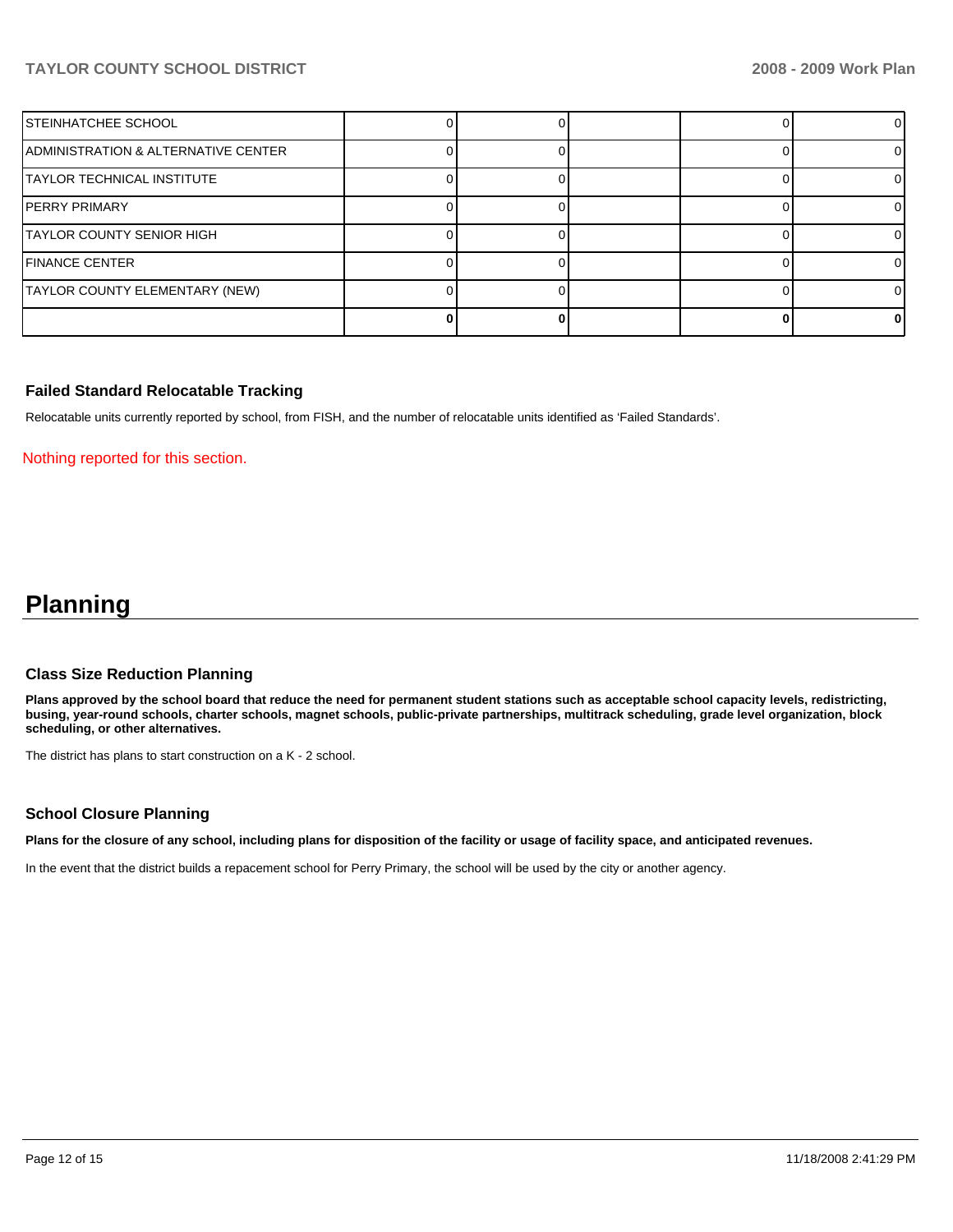# **Long Range Planning**

#### **Ten-Year Maintenance**

District projects and locations regarding the projected need for major renovation, repair, and maintenance projects within the district in years 6-10 beyond the projects plans detailed in the five years covered by the work plan.

Nothing reported for this section.

#### **Ten-Year Capacity**

Schedule of capital outlay projects projected to ensure the availability of satisfactory student stations for the projected student enrollment in K-12 programs for the future 5 years beyond the 5-year district facilities work program.

Nothing reported for this section.

## **Ten-Year Planned Utilization**

Schedule of planned capital outlay projects identifying the standard grade groupings, capacities, and planned utilization rates of future educational facilities of the district for both permanent and relocatable facilities.

| Grade Level Projections         | <b>FISH</b><br>Student<br><b>Stations</b> | <b>Actual 2007 -</b><br><b>2008 FISH</b><br>Capacity | Actual<br>$2007 -$<br>2008<br><b>COFTE</b> | Actual 2007 - 2008<br><b>Utilization</b> | Actual 2008 - 2009 / 2017 - 2018 new<br>Student Capacity to be added/removed | Projected 2017 - Projected 2017 -<br><b>2018 COFTE</b> | 2018 Utilization |
|---------------------------------|-------------------------------------------|------------------------------------------------------|--------------------------------------------|------------------------------------------|------------------------------------------------------------------------------|--------------------------------------------------------|------------------|
| Elementary - District<br>Totals | 1.767                                     | 1,767                                                | .522.61                                    | 86.19 %                                  | 60                                                                           | 1,500                                                  | 82.10 %          |
| Middle - District Totals        | 1.001                                     | 901                                                  | 598.91                                     | 66.48 %                                  |                                                                              | 650                                                    | 72.14 %          |
| High - District Totals          | 1,205                                     | 995                                                  | 805.19                                     | 80.90 %                                  |                                                                              | 840                                                    | 84.42 %          |
| Other - ESE, etc                | 450                                       | 505                                                  | 112.21                                     | 22.18 %                                  |                                                                              | 50                                                     | 9.90 %           |
|                                 | 4,423                                     | 4,168                                                | 3,038.92                                   | 72.91 %                                  | 60                                                                           | 3,040                                                  | 71.90 %          |

#### **Ten-Year Infrastructure Planning**

**Proposed Location of Planned New, Remodeled, or New Additions to Facilities in 06 thru 10 out years (Section 28).** 

Possible new Middle School located in teh north end of Perry.

Plans for closure of any school, including plans for disposition of the facility or usage of facility space, and anticipated revenues in the 06 thru 10 out **years (Section 29).**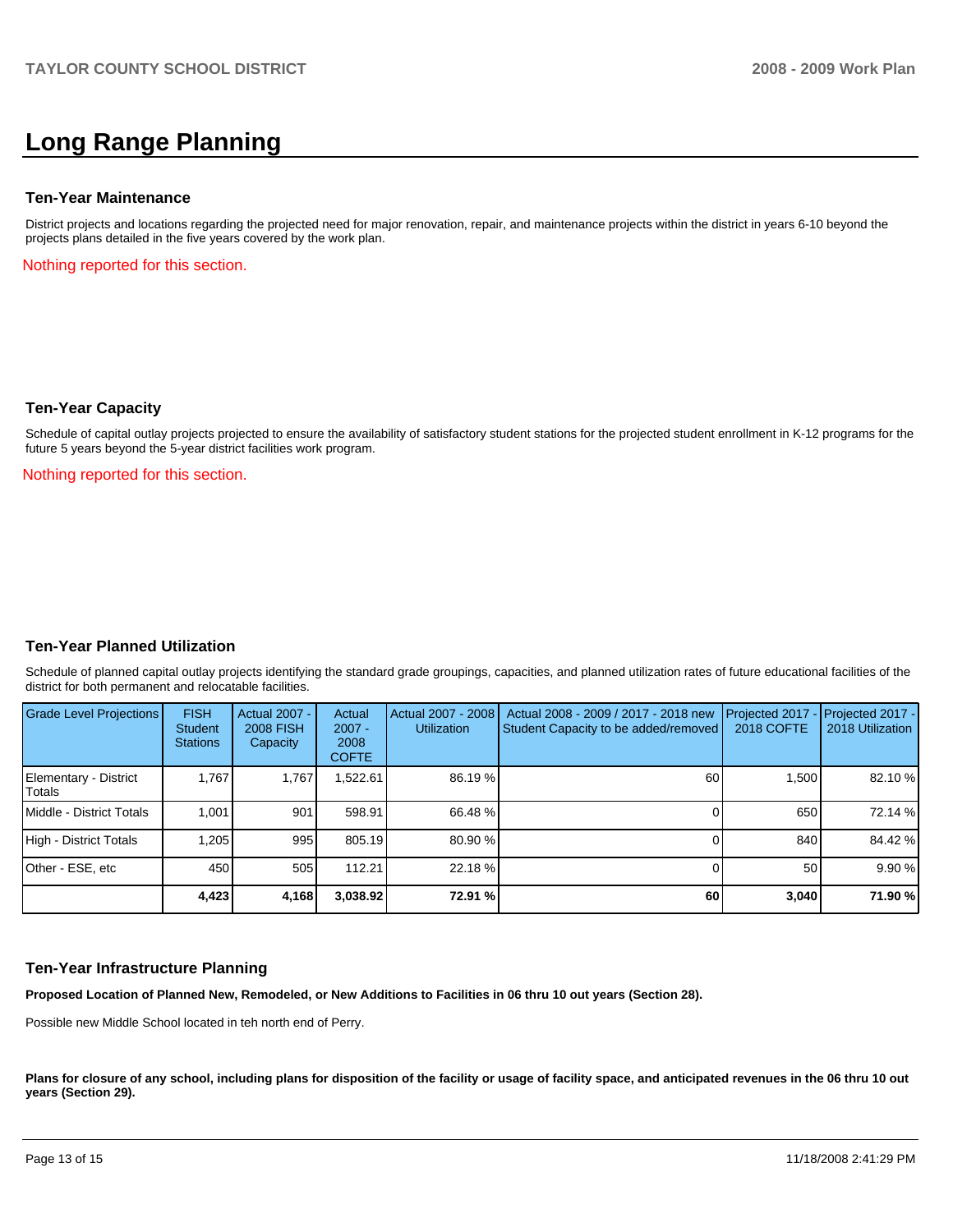Possible closure of Taylor County Middle School and the space to be used by the city, county or another agency.

#### **Twenty-Year Maintenance**

District projects and locations regarding the projected need for major renovation, repair, and maintenance projects within the district in years 11-20 beyond the projects plans detailed in the five years covered by the work plan.

Nothing reported for this section.

#### **Twenty-Year Capacity**

Schedule of capital outlay projects projected to ensure the availability of satisfactory student stations for the projected student enrollment in K-12 programs for the future 11-20 years beyond the 5-year district facilities work program.

Nothing reported for this section.

#### **Twenty-Year Planned Utilization**

Schedule of planned capital outlay projects identifying the standard grade groupings, capacities, and planned utilization rates of future educational facilities of the district for both permanent and relocatable facilities.

| Grade Level Projections         | <b>FISH</b><br><b>Student</b><br><b>Stations</b> | Actual 2007 -<br><b>2008 FISH</b><br>Capacity | Actual<br>$2007 -$<br>2008<br><b>COFTE</b> | Actual 2007 - 2008<br><b>Utilization</b> | Actual 2008 - 2009 / 2027 - 2028 new<br>Student Capacity to be added/removed | Projected 2027<br>2028 COFTE | $-$ Projected 2027 -<br>2028 Utilization |
|---------------------------------|--------------------------------------------------|-----------------------------------------------|--------------------------------------------|------------------------------------------|------------------------------------------------------------------------------|------------------------------|------------------------------------------|
| Elementary - District<br>Totals | 1.767                                            | 1.767                                         | .522.61                                    | 86.19 %                                  |                                                                              | 1.500                        | 84.89%                                   |
| Middle - District Totals        | 1.001                                            | 901                                           | 598.91                                     | 66.48 %                                  |                                                                              | 700                          | 77.69 %                                  |
| High - District Totals          | 1.205                                            | 995                                           | 805.19                                     | 80.90 %                                  |                                                                              | 800                          | 80.40 %                                  |
| Other - ESE, etc                | 450                                              | 505                                           | 112.21                                     | 22.18 %                                  |                                                                              | 50                           | 9.90 %                                   |
|                                 | 4,423                                            | 4,168                                         | 3,038.92                                   | 72.91 %                                  |                                                                              | 3,050                        | 73.18%                                   |

#### **Twenty-Year Infrastructure Planning**

**Proposed Location of Planned New, Remodeled, or New Additions to Facilities in 11 thru 20 out years (Section 28).** 

Possible construction of new High School.

Plans for closure of any school, including plans for disposition of the facility or usage of facility space, and anticipated revenues in the 11 thru 20 out **years (Section 29).**